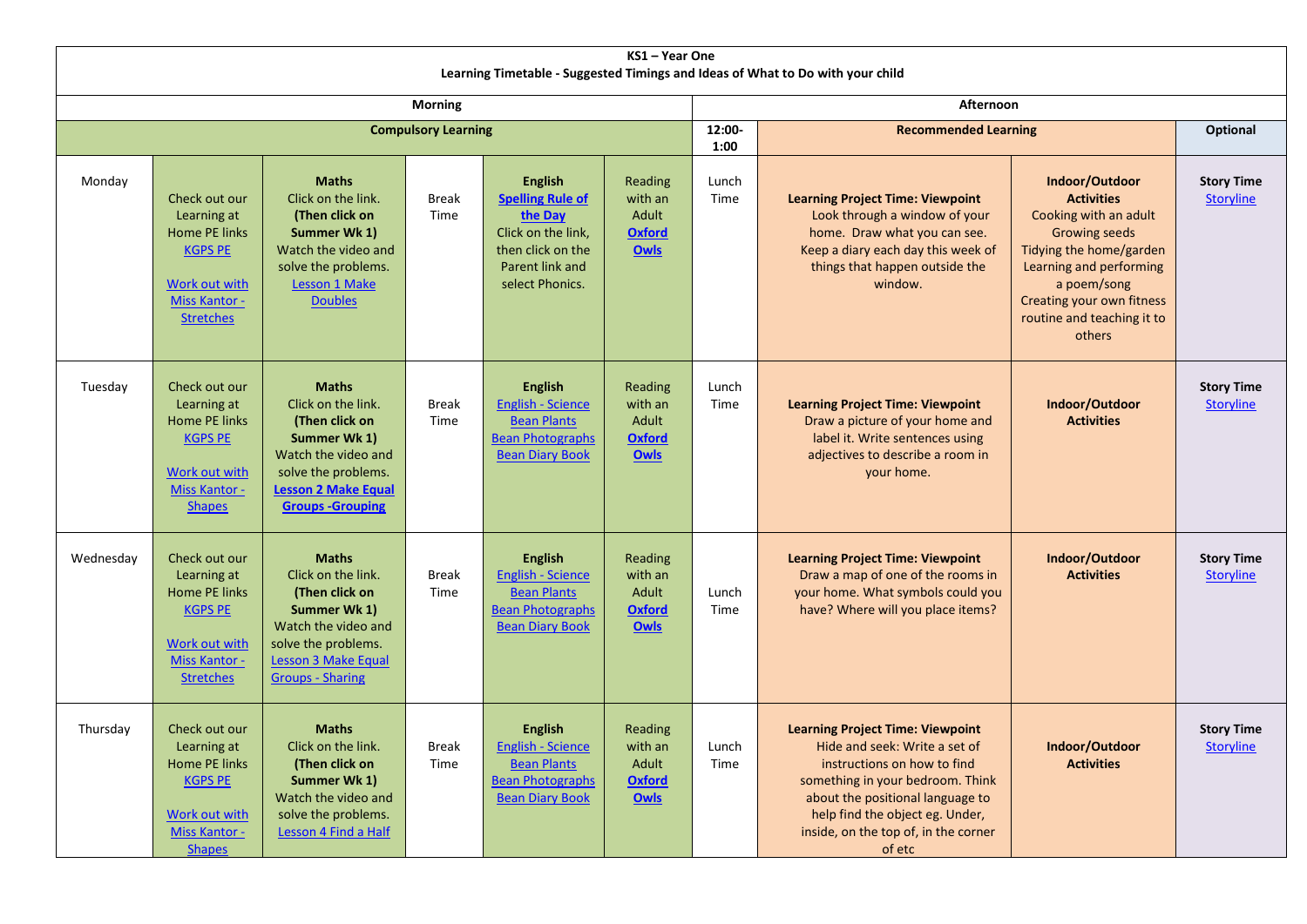| Friday | Check out our<br>Learning at<br>Home PE links<br><b>KGPS PE</b><br>Work out with<br>Joe Wicks | <b>Maths</b><br>Click on the link.<br>(Then click on<br>Summer Wk 1)<br>Watch the video and<br>solve the problems.<br><b>Lesson Five Friday</b><br>Challenge! | Break<br>Time | <b>English</b><br>Practise five/ten<br>spellings from<br>your list in your<br>school planner<br>and aim to<br>include them in<br>your writing in<br><b>Pobble</b> | Reading<br>with an<br>Adult<br><b>Oxford</b><br>Owls | Lunch<br>Time | <b>PSHE</b><br><b>BBC PSHE</b><br>French<br><b>BBC French</b> | Indoor/Outdoor<br><b>Activities</b> | <b>Story Time</b><br>Storyline |
|--------|-----------------------------------------------------------------------------------------------|---------------------------------------------------------------------------------------------------------------------------------------------------------------|---------------|-------------------------------------------------------------------------------------------------------------------------------------------------------------------|------------------------------------------------------|---------------|---------------------------------------------------------------|-------------------------------------|--------------------------------|

**Additional Learning Resources that families may want to engage with:**

#### **Oxford Owl for reading, spelling and maths:**

• Time to read! Why not read one of the e-books from the book library. Log in to choose a book. You can read a wider range of books and select one for your age band or challenge yourself with one above. **Use the log in and password details sent via parent mail**. There is also extra spelling and grammar practice too!

### Click[: https://www.oxfordowl.co.uk/](https://www.oxfordowl.co.uk/)

- Select log in

- When the website opens, select "My class login"



Enter username and password and choose from options available to read an e-book

Practise spelling rule! To access the spelling rule please click the link below and then follow these steps.

#### Click[: https://www.oxfordowl.co.uk/](https://www.oxfordowl.co.uk/)

- My Class Login.
- Read, Write Inc Spelling
- Extra Practice Zone
- Year Group
- Click on 'Activity' to open up a spelling rule. Practise one spelling rule each time.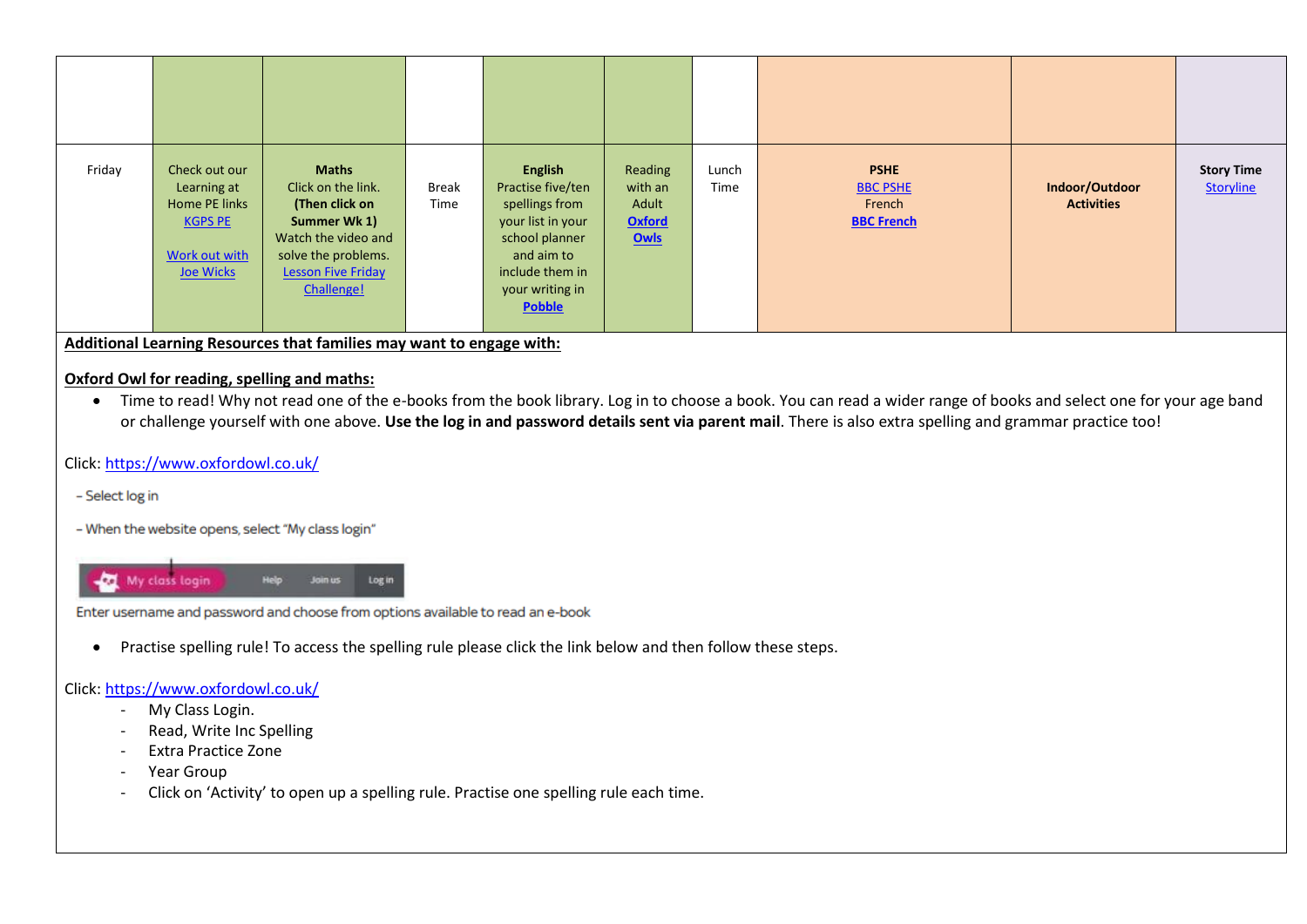#### **Pobble 365 - for Creative writing:**

 Why not escape from your daily routine and immerse yourself into an imaginary world! Use the fantastic pictures in the Pobble 365 link below to write your own story! Bring it to school to share with your class. <http://www.pobble365.com/>

## **Mathematics:**

- Click on the WRM link, go to the lesson for each day, watch the video with your child and then have a go at solving the problems.
- In order to help develop your child's fluency with number, encourage them to practise their number facts daily. The following websites will help support this. Hit the [Button](https://www.topmarks.co.uk/maths-games/hit-the-button) [Daily Arithmetic](https://www.topmarks.co.uk/maths-games/daily10)
- Solve a maths problem and submit your solution! **<https://nrich.maths.org/>**

# **Revision and learning interesting facts:**

- Use BBC Bitesize to help with your homework, revision and learning. Find free videos, step-by-step guides, activities and quizzes by level and subject. <https://www.bbc.co.uk/bitesize/levels/z3g4d2p>
- Watch CBBCNewsround and discuss current affairs.

### **[CBBCNewsround](https://www.bbc.co.uk/newsround)**

Learn a poem and perform it to an audience. Write your own poem!

### [Poetry4kids](https://www.poetry4kids.com/)

# **Learning Project - to be done throughout the week: View point**

**The project this week aims to provide opportunities for your child to learn more about different viewpoints. Learning may focus on physical viewpoints in terms of what you can see outside of the window at home, what others can see looking into your home and then progress onto personal viewpoints and of others.** 

**Using your senses:** Ask your child to pick a window in the house. Ask them to stand there for a few minutes and take a look at what they can see and write or draw them down. Now ask them to try this activity again but this time ask them what they can hear? Write or draw these down. Ask your child to help find a piece of material in the house and then blindfold them. What can they see? Which sense do they use now? Ask them to now cover their ears and look outside the window. What do they hear?

**A 'feely bag'** - find six objects, such as a hairbrush, a tube of toothpaste, a packet of biscuits, an ice cream scoop, a packet of tissues and a wooden spoon. You will also need something to act as a blindfold. Imagine what it would be like if you could never see because you were blind and you had to learn to rely on your other senses instead. Play with a partner and see who guesses most of the objects.

**Find a mirror in the house**: What can they see? Imagine if they were able to walk into the mirror. What do they think you would see? Listen to the story [Through the Magic](https://www.youtube.com/watch?v=Hwo36IjsB4o)  [Mirror](https://www.youtube.com/watch?v=Hwo36IjsB4o) by Anthony Browne. Look at the illustrations in the book and discuss what is different. Can they create a story similar to 'Through the Mirror'? Draw a story map first and plan their story. Using their story map, create their story and remember to think about your illustrations.

Find a place in the house:. Look around what they can see. Sketch what they can see. What is on the left hand side of them? What is the right hand side of them? Does it change if they sit in another part of the house? Make a list of all the things and compare.

**Read the stories**: Goldilocks and the Three Bears, Jack and the Beanstalk and Cinderella. The characters will be going to see Judge Jenny. Can they persuade Judge Jenny to see the story from their point of view. Watch these [Links](https://www.bbc.co.uk/bitesize/topics/zngg87h/) to help Judge Jenny to decide. Now it's their turn... read the stories Little Red Riding Hood, Three Little Pigs and